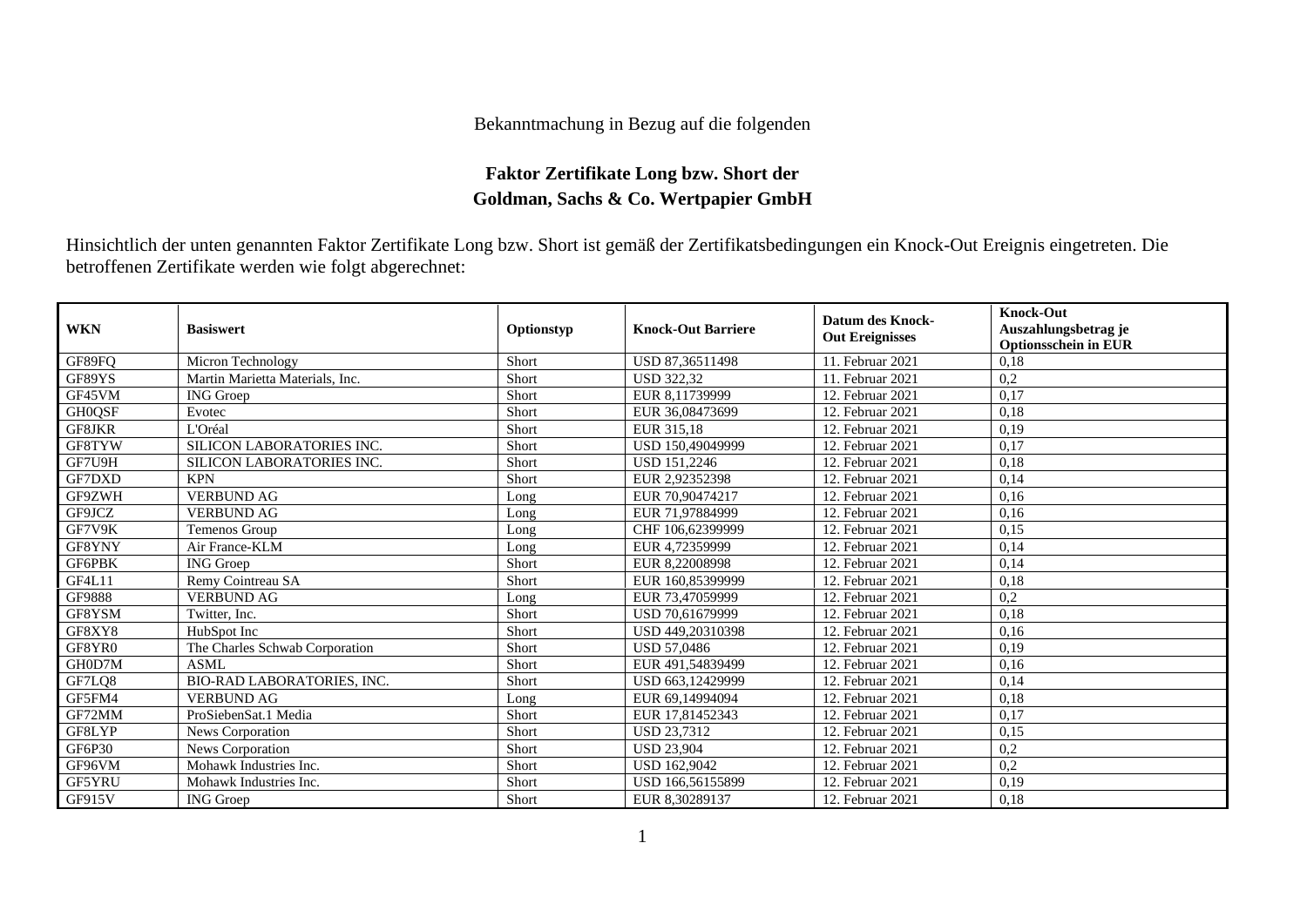| <b>WKN</b>    | <b>Basiswert</b>                   | Optionstyp | <b>Knock-Out Barriere</b> | <b>Datum des Knock-</b><br><b>Out Ereignisses</b> | <b>Knock-Out</b><br>Auszahlungsbetrag je<br><b>Optionsschein in EUR</b> |
|---------------|------------------------------------|------------|---------------------------|---------------------------------------------------|-------------------------------------------------------------------------|
| <b>GF937R</b> | <b>BLACKLINE, INC.</b>             | Long       | USD 147,3626              | 12. Februar 2021                                  | 0,001                                                                   |
| <b>GF7W83</b> | Amicus Therapeutics, Inc.          | Long       | USD 17,60619999           | 12. Februar 2021                                  | 0,001                                                                   |
| GF9UQN        | <b>DENALI THERAPEUTICS INC</b>     | Long       | USD 67,46349999           | 12. Februar 2021                                  | 0,19                                                                    |
| GF9LRE        | Amicus Therapeutics, Inc.          | Long       | USD 18,16809999           | 12. Februar 2021                                  | 0,18                                                                    |
| GF90Z8        | Tesla Inc                          | Long       | USD 795,42679999          | 12. Februar 2021                                  | 0,18                                                                    |
| GF8NFP        | ProSiebenSat.1 Media               | Short      | EUR 17,557895             | 12. Februar 2021                                  | 0,17                                                                    |
| GF8JMW        | Schneider Electric                 | Short      | EUR 127,49999999          | 12. Februar 2021                                  | 0,19                                                                    |
| GF99T1        | Mosaic Co                          | Short      | USD 29,546065             | 12. Februar 2021                                  | 0,18                                                                    |
| GF8Y3P        | Capital One Financial Corporation  | Short      | <b>USD 120,6748</b>       | 12. Februar 2021                                  | 0,2                                                                     |
| GF8B1H        | $S\&P 500(r)$ Index                | Short      | USD 4014,09290089         | 12. Februar 2021                                  | 0,2                                                                     |
| GF9A28        | CF Industries Holdings, Inc.       | Short      | USD 44,591544             | 12. Februar 2021                                  | 0,18                                                                    |
| GF9R5J        | Square                             | Short      | USD 278,35786889          | 12. Februar 2021                                  | 0,19                                                                    |
| GF98LX        | Wells Fargo & Company              | Short      | USD 34,041888             | 12. Februar 2021                                  | 0,19                                                                    |
| GF8JAC        | JD.com Inc                         | Short      | USD 103,24709999          | 12. Februar 2021                                  | 0,2                                                                     |
| GF72VE        | <b>AES</b> Corporation             | Short      | <b>USD 29,05</b>          | 12. Februar 2021                                  | 0,18                                                                    |
| <b>GFOCFY</b> | <b>Vulcan Materials Company</b>    | Short      | USD 166,92657399          | 12. Februar 2021                                  | 0,18                                                                    |
| GF05UU        | <b>Constellation Brands</b>        | Short      | USD 246,53113099          | 12. Februar 2021                                  | 0,19                                                                    |
| GC7JWD        | Verizon                            | Long       | <b>USD 53.508</b>         | 12. Februar 2021                                  | 0,2                                                                     |
| GF8UV0        | PayPal Holdings, Inc.              | Short      | USD 302,38832698          | 12. Februar 2021                                  | 0,19                                                                    |
| GF8DJN        | NASDAQ-100 Index                   | Short      | USD 14008,943661830001    | 12. Februar 2021                                  | 0,18                                                                    |
| GF8U8S        | Activision Blizzard, Inc.          | Short      | USD 105,30479999          | 12. Februar 2021                                  | 0,19                                                                    |
| GF8TX6        | Devon Energy                       | Short      | <b>USD 20,02375</b>       | 12. Februar 2021                                  | 0,17                                                                    |
| GF8TXP        | Franklin Resources, Inc.           | Short      | USD 27,76439999           | 12. Februar 2021                                  | 0,18                                                                    |
| GF7V34        | RingCentral, Inc.                  | Short      | USD 450,574516            | 12. Februar 2021                                  | 0,2                                                                     |
| GF7QGU        | PNC Financial Services Group, Inc. | Short      | USD 162,4962              | 12. Februar 2021                                  | 0,16                                                                    |
| GF6V6R        | Hilton Worldwide Holdings Inc.     | Short      | USD 114,23674662          | 12. Februar 2021                                  | 0,19                                                                    |
| GF7QPE        | Skyworks Solutions Inc             | Short      | USD 196,33635399          | 12. Februar 2021                                  | 0,2                                                                     |
| <b>GF7DVE</b> | ConocoPhillips                     | Short      | USD 47,83319999           | 12. Februar 2021                                  | 0,2                                                                     |
| GF7USN        | NASDAQ-100 Index                   | Short      | USD 14032,29190127        | 12. Februar 2021                                  | 0,2                                                                     |
| <b>GF7LWN</b> | CMC MATERIALS, INC.                | Short      | <b>USD 177,8707</b>       | 12. Februar 2021                                  | 0,18                                                                    |
| GF4C8U        | Medtronic, PLC                     | Short      | USD 122,28159999          | 12. Februar 2021                                  | 0,18                                                                    |
| GF2UHJ        | <b>ECOLAB INC</b>                  | Short      | USD 221,80999999          | 12. Februar 2021                                  | 0,18                                                                    |
| GC6WWZ        | Hilton Worldwide Holdings Inc.     | Short      | <b>USD 116,07</b>         | 12. Februar 2021                                  | 0,2                                                                     |
| GF8Y11        | SEMTECH CORPORATION                | Short      | USD 78,36174999           | 12. Februar 2021                                  | 0,17                                                                    |
| GF4UND        | Weibo Corporation                  | Short      | <b>USD 62,222</b>         | 12. Februar 2021                                  | 0,17                                                                    |
| GF8NLQ        | <b>EOG</b> Resources               | Short      | USD 61,4292               | 12. Februar 2021                                  | 0,17                                                                    |
| GF5M1K        | Infineon                           | Short      | EUR 37,3014               | 12. Februar 2021                                  | 0,19                                                                    |
| GH0D93        | Baidu, Inc.                        | Short      | USD 317,32974999          | 12. Februar 2021                                  | 0,17                                                                    |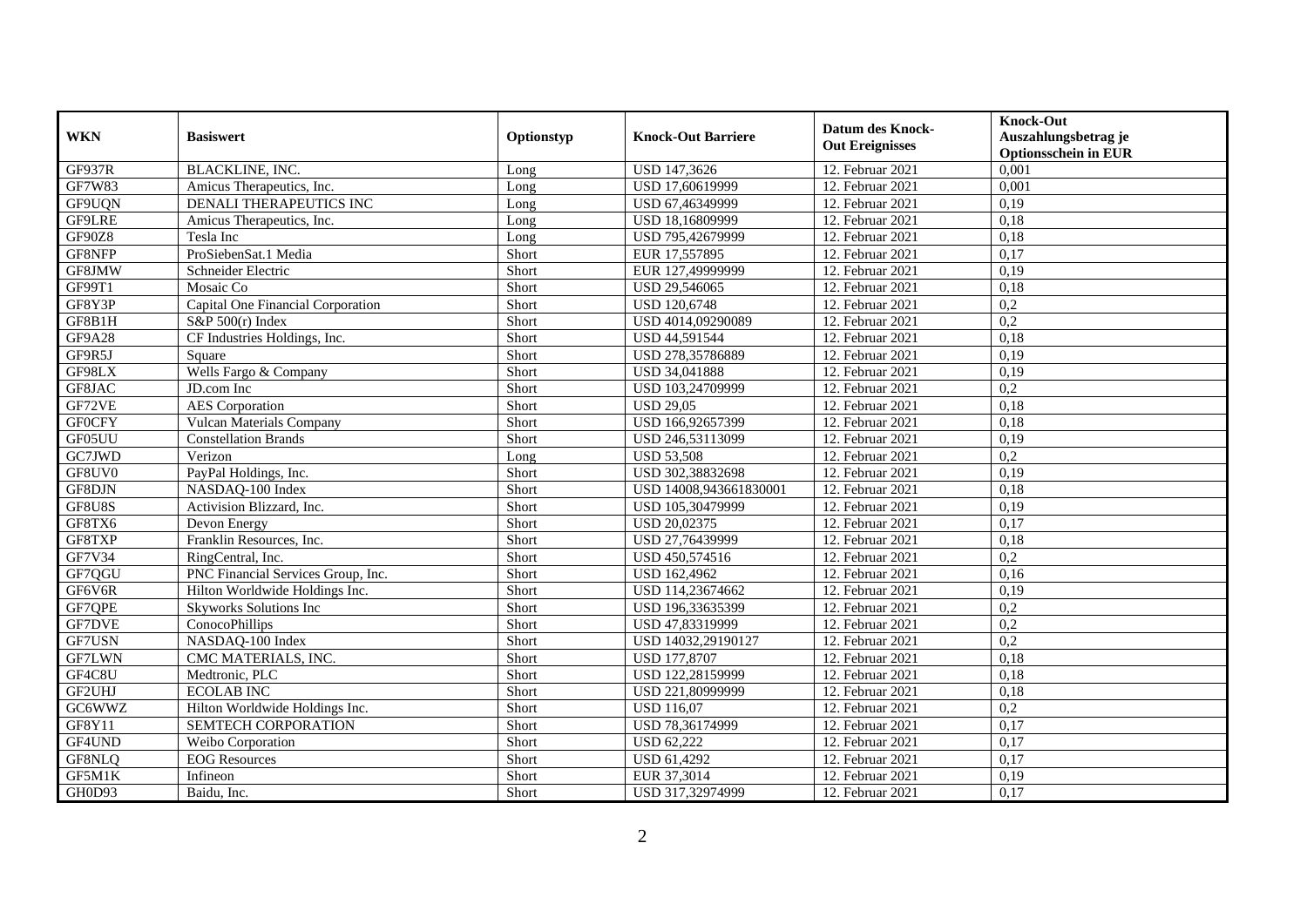| <b>WKN</b>    | <b>Basiswert</b>                                  | Optionstyp | <b>Knock-Out Barriere</b> | <b>Datum des Knock-</b><br><b>Out Ereignisses</b> | <b>Knock-Out</b><br>Auszahlungsbetrag je<br><b>Optionsschein in EUR</b> |
|---------------|---------------------------------------------------|------------|---------------------------|---------------------------------------------------|-------------------------------------------------------------------------|
| GC3A7R        | Momo Inc                                          | Short      | <b>USD 19,8538</b>        | 12. Februar 2021                                  | 0,16                                                                    |
| GF93GT        | Keysight Technologies                             | Short      | <b>USD 153,357</b>        | 12. Februar 2021                                  | 0,17                                                                    |
| GF8NFF        | Martin Marietta Materials, Inc.                   | Short      | <b>USD 326,524</b>        | 12. Februar 2021                                  | 0,16                                                                    |
| GF93FM        | Illumina, Inc.                                    | Short      | USD 542,41147426          | 12. Februar 2021                                  | 0,14                                                                    |
| GH0JE5        | Amicus Therapeutics, Inc.                         | Long       | USD 15,60156564           | 12. Februar 2021                                  | 0,15                                                                    |
| <b>GH0QTV</b> | Evotec                                            | Short      | EUR 37,05554375           | 12. Februar 2021                                  | 0,16                                                                    |
| <b>GF7Y83</b> | STMicroelectronics N.V.                           | Short      | EUR 35,547                | 12. Februar 2021                                  | 0,18                                                                    |
| GF8VRA        | STOXX Europe 600 Technology                       | Short      | EUR 676,35539999          | 12. Februar 2021                                  | $\overline{0,2}$                                                        |
| GF6ES8        | EUROSTOXX 50 Index                                | Short      | EUR 3751,70336099         | 12. Februar 2021                                  | 0,19                                                                    |
| GF74R5        | STOXX Europe 600 Technology                       | Short      | EUR 679,6872              | 12. Februar 2021                                  | 0,2                                                                     |
| GF99Q0        | HelloFresh SE                                     | Short      | EUR 77,8165               | 12. Februar 2021                                  | 0,18                                                                    |
| GF3CFT        | <b>AEX</b> Index                                  | Short      | EUR 677,6268              | 12. Februar 2021                                  | 0,15                                                                    |
|               | STOXX(r) Europe 600 Travel & Leisure Index (Price |            | EUR 237,13444999          |                                                   |                                                                         |
| GF8DPF        | $EUR$ )                                           | Short      |                           | 12. Februar 2021                                  | 0,2                                                                     |
| GF79UK        | Capgemini SE                                      | Short      | EUR 137,889               | 12. Februar 2021                                  | $\overline{0,2}$                                                        |
| <b>GF8U27</b> | <b>SMA Solar Technology</b>                       | Long       | EUR 58,96855999           | 12. Februar 2021                                  | 0,2                                                                     |
| GF403X        | Hannover Rück                                     | Short      | EUR 144,11954             | 12. Februar 2021                                  | 0,19                                                                    |
| GF3VX2        | Infineon                                          | Short      | EUR 36,69965099           | 12. Februar 2021                                  | 0,19                                                                    |
| GF13FC        | Software                                          | Short      | EUR 36,83159999           | 12. Februar 2021                                  | 0,2                                                                     |
| GC1WYW        | Sartorius                                         | Short      | EUR 524,04                | 12. Februar 2021                                  | 0,2                                                                     |
| GF8Y0V        | LATTICE SEMICONDUCTOR CORPORATION                 | Short      | USD 47,83384999           | 12. Februar 2021                                  | 0,18                                                                    |
| GF8YWE        | Mohawk Industries Inc.                            | Short      | USD 176,28995673          | 12. Februar 2021                                  | 0,14                                                                    |
| GF7QTY        | HubSpot Inc                                       | Short      | USD 485,94968379          | 12. Februar 2021                                  | 0,17                                                                    |
| GF8XY9        | HubSpot Inc                                       | Short      | USD 476,58225362          | 12. Februar 2021                                  | 0,17                                                                    |
| GF9A6Z        | Seagen Inc                                        | Long       | USD 161,40872937          | 12. Februar 2021                                  | 0,17                                                                    |
| GF8DUX        | Mohawk Industries Inc.                            | Short      | USD 174,51942916          | 12. Februar 2021                                  | 0,18                                                                    |
| GF8JYV        | Live Nation Entertainment, Inc.                   | Short      | USD 83,06599999           | 12. Februar 2021                                  | 0,18                                                                    |
| GF8VQB        | <b>IDEXX</b> Laboratories Inc                     | Short      | USD 539,0394              | 12. Februar 2021                                  | 0,16                                                                    |
| <b>GF8Y38</b> | Truist Financial Corp                             | Short      | USD 53,8356               | 12. Februar 2021                                  | 0,16                                                                    |
| GF7LMG        | AMKOR TECHNOLOGY, INC.                            | Short      | USD 25,78662              | 12. Februar 2021                                  | 0,16                                                                    |
| GF8YR3        | <b>Lincoln National Corporation</b>               | Short      | <b>USD 52,836</b>         | 12. Februar 2021                                  | 0,16                                                                    |
| GF93FL        | Illumina, Inc.                                    | Short      | USD 478,699298            | 12. Februar 2021                                  | $\overline{0,2}$                                                        |
| GF8LTT        | <b>BIO-RAD LABORATORIES, INC.</b>                 | Short      | USD 676,40288123          | 12. Februar 2021                                  | 0,17                                                                    |
| GF99XZ        | Raymond James Financial, Inc.                     | Short      | <b>USD 115,719</b>        | 12. Februar 2021                                  | 0,15                                                                    |
| GF8JN1        | Schneider Electric                                | Short      | EUR 128,75                | 12. Februar 2021                                  | 0,17                                                                    |
| <b>GF7A10</b> | <b>Prudential Financial</b>                       | Short      | USD 81,78359999           | 12. Februar 2021                                  | 0,2                                                                     |
| GH03ZD        | $K+SAG$                                           | Short      | EUR 9,96132               | 11. Februar 2021                                  | 0,17                                                                    |
| GF9WUN        | <b>AIXTRON SE</b>                                 | Short      | EUR 17,14549652           | 11. Februar 2021                                  | 0,2                                                                     |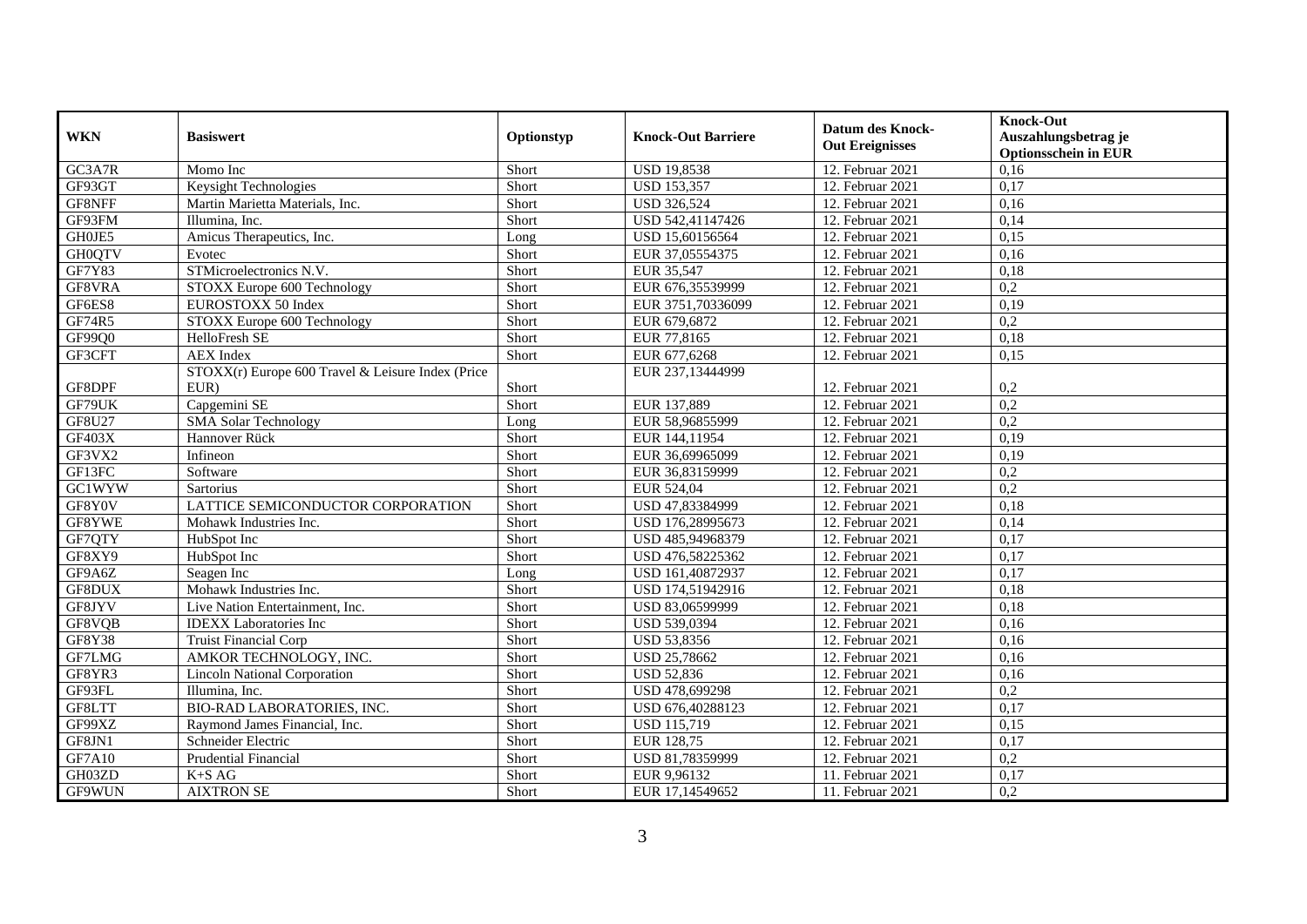| <b>WKN</b>    | <b>Basiswert</b>                    | Optionstyp | <b>Knock-Out Barriere</b> | <b>Datum des Knock-</b><br><b>Out Ereignisses</b> | <b>Knock-Out</b><br>Auszahlungsbetrag je<br><b>Optionsschein in EUR</b> |
|---------------|-------------------------------------|------------|---------------------------|---------------------------------------------------|-------------------------------------------------------------------------|
| GF98LQ        | Aegon                               | Short      | EUR 3,78705598            | $11.$ Februar 2021                                | 0,18                                                                    |
| GF89ZH        | Ipsen                               | Short      | EUR 77,11199999           | 11. Februar 2021                                  | 0,18                                                                    |
| GF8UUU        | ADYEN N.V.                          | Short      | EUR 2107,31999999         | 11. Februar 2021                                  | 0,19                                                                    |
| GF6Z4B        | adidas                              | Short      | EUR 284,988               | 11. Februar 2021                                  | 0,19                                                                    |
| GF9JES        | ThyssenKrupp                        | Short      | EUR 10,97675              | 11. Februar 2021                                  | 0,17                                                                    |
| GF84TF        | News Corporation                    | Short      | USD 23,17524999           | 11. Februar 2021                                  | 0,16                                                                    |
| GF98CB        | Power Integrations Inc              | Short      | USD 93,169425             | 11. Februar 2021                                  | 0,17                                                                    |
| GF96KA        | S&P $500(r)$ Index                  | Short      | USD 3997,82016384         | 11. Februar 2021                                  | 0,19                                                                    |
| <b>GF848P</b> | <b>ANALOG DEVICES</b>               | Short      | USD 159,42049199          | 11. Februar 2021                                  | 0,19                                                                    |
| GF93M8        | Alaska Air Group, Inc.              | Short      | USD 58,79399999           | 11. Februar 2021                                  | 0,19                                                                    |
| GF3CPV        | Booking Holdings Inc.               | Short      | USD 2233,64150399         | 11. Februar 2021                                  | 0,19                                                                    |
| GF7YDW        | Microchip Technology Incorporated   | Short      | USD 159,31677498          | 11. Februar 2021                                  | 0,18                                                                    |
| <b>GF7M08</b> | DIODES INCORPORATED                 | Short      | <b>USD 80,4636</b>        | 11. Februar 2021                                  | 0,2                                                                     |
| GF8DK5        | Pfizer                              | Long       | USD 33,249654             | 11. Februar 2021                                  | 0,19                                                                    |
| GF5ZHR        | American Airlines Group Inc.        | Long       | USD 16,67282508           | 11. Februar 2021                                  | 0,19                                                                    |
| GF7V1C        | Hewlett Packard Enterprise Co       | Short      | <b>USD 14,3788</b>        | 11. Februar 2021                                  | 0,18                                                                    |
| GF4XHF        | Teva Pharmaceutical Industries Ltd. | Long       | USD 11,17099582           | 11. Februar 2021                                  | 0,19                                                                    |
| <b>GF490Q</b> | Nvidia                              | Short      | USD 626,535713            | 11. Februar 2021                                  | 0.19                                                                    |
| GF2MR6        | NASDAQ-100 Index                    | Short      | USD 14063,715059730001    | 11. Februar 2021                                  | 0,19                                                                    |
| GC7551        | <b>ABBOTT LABS</b>                  | Short      | USD 130,664941            | 11. Februar 2021                                  | 0,2                                                                     |
| GF9A4D        | Aptiv PLC                           | Short      | USD 153,63724999          | 11. Februar 2021                                  | 0,15                                                                    |
| GF8TWJ        | NOVANTA INC.                        | Short      | USD 141,92920999          | 11. Februar 2021                                  | $\overline{0,2}$                                                        |
| GF13HZ        | Zoetis Inc                          | Short      | USD 164,057268            | 11. Februar 2021                                  | 0,19                                                                    |
| GF99Z0        | Intel                               | Short      | USD 60,62579999           | 11. Februar 2021                                  | 0,19                                                                    |
| GF93DU        | <b>IPG Photonics Corporation</b>    | Short      | USD 249,44050999          | 11. Februar 2021                                  | 0,17                                                                    |
| GH03ZG        | <b>RTL Group</b>                    | Short      | EUR 48,89115199           | 11. Februar 2021                                  | 0,17                                                                    |
| GF8B0M        | Deutsche Post                       | Short      | EUR 42,7074               | 11. Februar 2021                                  | 0,19                                                                    |
| GF9J8G        | Zalando                             | Short      | EUR 102,51708975          | $11.$ Februar 2021                                | 0,18                                                                    |
| GF89XC        | Infineon                            | Short      | EUR 35,69498436           | 11. Februar 2021                                  | 0,19                                                                    |
| GH0NG4        | Evotec                              | Short      | EUR 35,927905             | 11. Februar 2021                                  | $\overline{0.2}$                                                        |
| GF912V        | <b>AIXTRON SE</b>                   | Short      | EUR 17,37754198           | 11. Februar 2021                                  | 0,16                                                                    |
| <b>GF8U57</b> | HelloFresh SE                       | Short      | EUR 77,07068748           | 11. Februar 2021                                  | 0,2                                                                     |
| <b>GF53N5</b> | Lonza Group                         | Short      | CHF 607,716               | 11. Februar 2021                                  | 0,18                                                                    |
| GF53RN        | Ahold                               | Long       | EUR 22,7164               | 11. Februar 2021                                  | 0,2                                                                     |
| GF506H        | Uniper SE                           | Short      | EUR 31,05056              | 11. Februar 2021                                  | 0,19                                                                    |
| GF3VY0        | Ubisoft Entertainment S.A.          | Long       | EUR 75,59252199           | 11. Februar 2021                                  | 0,19                                                                    |
| <b>GFOTKB</b> | adidas                              | Short      | EUR 296,41545998          | 11. Februar 2021                                  | 0,17                                                                    |
| GF9A6E        | <b>KLA</b> Corporation              | Short      | USD 315,73444899          | 11. Februar 2021                                  | 0,16                                                                    |